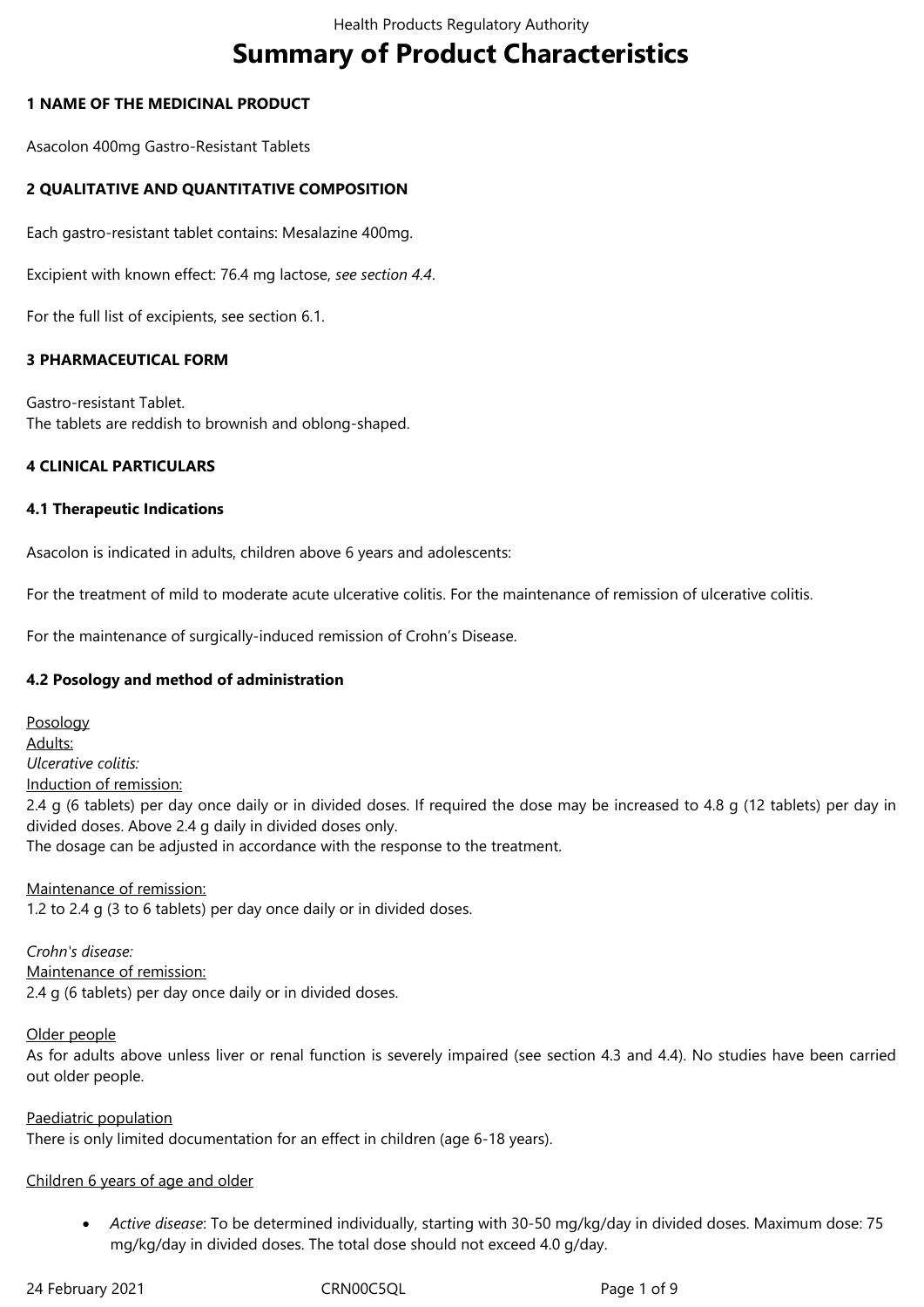*Maintenance treatment*: To be determined individually, starting with 15-30 mg/kg/day in divided doses. The total dose should not exceed 2.0 g/day. Method of administration: oral. The tablets must be swallowed whole preferably with some liquid before food intake. They must not be chewed, crushed or broken before swallowing.If one or more doses have been missed, the next dose is to be taken as usual.

# **4.3 Contraindications**

- Hypersensitivity to salicylates.
- Hypersensitivity to mesalazine or any of the excipients (see section 6.1).
- Severe renal impairment (GFR less than 30 mL/min/1.73 m<sup>2</sup>).
- Severe liver impairment.
- Children under the age of 2 years.

# **4.4 Special warnings and precautions for use**

Blood tests (differential blood count, liver function parameters such as ALT or AST; serum creatinine) and urinary status (dip sticks) should be determined prior to and during treatment, at the discretion of the treating physician. As a guideline, follow-up tests are recommended 14 days after commencement of treatment and then every 4 weeks for the following 12 weeks. If the findings are normal, follow-up tests should be carried out every three months. If additional signs appear, these tests should be performed immediately.

#### Renal impairment

Asacolon should not be used in patients with impaired renal function.Caution should be exercised in patients with raised serum creatinine or proteinuria. The possibility of mesalazine-induced nephrotoxicity should be suspected in patients developing impairment of renal function during treatment.

Treatment with Asacolon should be stopped immediately if there is evidence of renal impairment and patients should seek immediate medical advice.

#### **Nephrolithiasis**

Cases of nephrolithiasis have been reported with the use of mesalazine including stones with a 100% mesalazine content. It is recommended to ensure adequate fluid intake during treatment.

#### Severe cutaneous adverse reactions

Severe cutaneous adverse reactions (SCARs), including Stevens-Johnson syndrome (SJS) and toxic epidermal necrolysis (TEN), have been reported in association with mesalazine treatment.

Mesalazine should be discontinued, at the first appearance of signs and symptoms of severe skin reactions, such as skin rash, mucosal lesions, or any other sign of hypersensitivity.

#### Blood dyscrasia

Serious blood dyscrasia has very rarely been reported. Treatment with Asacolon should be stopped immediately if there is a suspicion or evidence of blood dyscrasia, such as unexplained bleeding, haematoma, purpura, anaemia, persistent fever or sore throat, and patients should seek immediate medical advice.

#### Hepatic impairment

There have been reports of increased liver enzyme levels in patients taking preparations containing mesalazine. Caution is recommended if Asacolon is administered to patients with liver impairment.

#### Cardiac hypersensitivity reactions

Mesalazine-induced cardiac hypersensitivity reactions (myo- and pericarditis) have been reported rarely with Asacolon. In case of a suspected mesalazine-induced cardiac hypersensitivity Asacolon must not be reintroduced. Caution should be taken in patients with previous myo- and pericarditis of allergic background regardless of its origin.

#### Pulmonary disease

Patients with pulmonary disease, in particular asthma, should be very carefully monitored during treatment with Asacolon.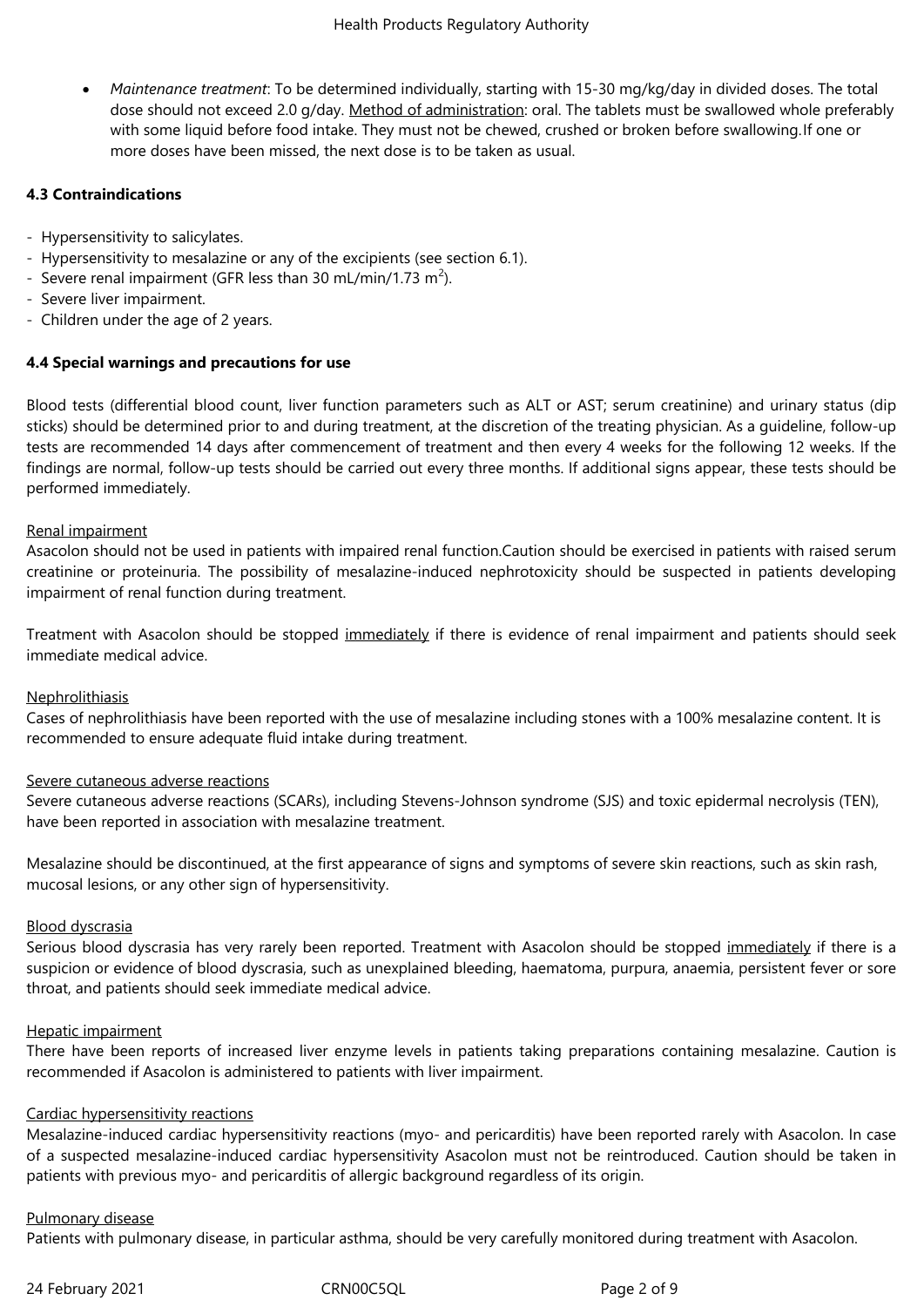#### Health Products Regulatory Authority

#### Hypersensitivity to Sulphasalazine

Patients with a history of adverse drug reactions to sulphasalazine therapy should be kept under close medical supervision. Treatment must be stopped immediately if acute symptoms of intolerance occur such as abdominal cramps, acute abdominal pain, fever, severe headache and rash.

#### Gastric and duodenal ulcers

In case of existing gastric or duodenal ulcers treatment should begin with caution based on theoretical grounds.

### Tablets in stool

A limited number of reports of intact tablets in stool have been received. What appear to be intact tablets may in some cases represent largely empty shells of the coated tablets.If intact tablets are observed in the stool repeatedly, the patient should consult his/her physician.

#### Intolerance to carbohydrates

Patients with rare hereditary problems of galactose intolerance, the Lapp lactase deficiency or glucose-galactose malabsorption should not take this medicine.

#### Older people

Use in older people should be handled with caution and the product should only be prescribed to patients having a normal or non-severely impaired liver and renal function, see section 4.3.

#### Paediatric population

There is only limited documentation for an effect in children (age 6-18 years), see section 4.2.

#### Pharmaceutical excipients of special interest

This medicine contains less than 1 mmol sodium (23 mg) per dosage unit, i.e. is essentially "sodium-free".

#### **4.5 Interaction with other medicinal products and other forms of interactions**

#### *No interaction studies have been performed.*

There is weak evidence that mesalazine might decrease the anticoagulant effect of warfarin.

In patients who are concomitantly treated with azathioprine, or 6-mercaptopurine or thioguanine, a possible increase in the myelosuppressive effects of azathioprine, or 6-mercaptopurine or thioguanine should be taken into account. As a result, life-threatening infection can occur.

Patients should be closely observed for signs of infection and myelosuppression. Haematological parameters, especially leukocyte, thrombocyte and lymphocyte cell counts should be monitored regularly (weekly), especially at initiation of such combination therapy (see section 4.4).

 If white blood cells are stable after 1 month, testing every 4 weeks for the following 12 weeks followed by 3 monthly monitoring intervals appears to be justified.

#### **4.6 Fertility, pregnancy and lactation**

#### **Pregnancy**

There are no adequate data on the use of Asacolon in pregnant women. However, data from a limited number of exposed pregnancies indicate no adverse effect of mesalazine on the pregnancy or on the health of the fetus/newborn child.To date no other relevant epidemiologic data are available.

In one single case after long-term use of a high dose of mesalazine (2-4 g, orally) during pregnancy, renal failure in a neonate was reported.

Animal studies on oral mesalazine do not indicate direct or indirect harmful effects with respect to pregnancy, embryonic/fetal development, parturition or postnatal development.

Asacolon should only be used during pregnancy if the potential benefit outweighs the possible risk.

24 February 2021 CRN00C5QL Page 3 of 9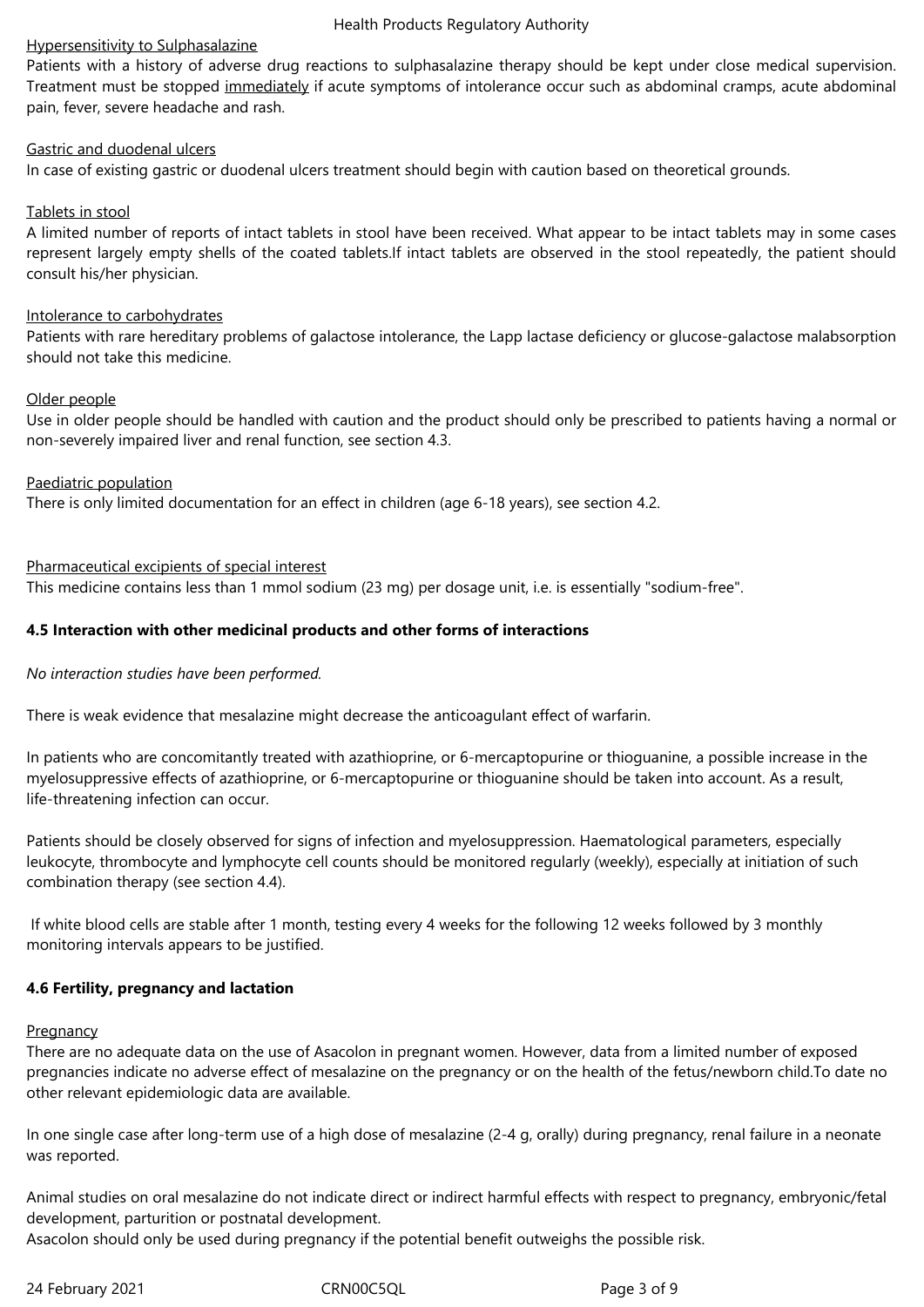# Breast-feeding

N-acetyl-5-aminosalicylic acid and to a lesser degree mesalazine are excreted in breast milk. The clinical significance of this has not been determined. Only limited experience during lactation in women is available to date. Hypersensitivity reactions such as diarrhoea in the infant cannot be excluded. Therefore, Asacolon should only be used during breast-feeding, if the potential benefit outweighs the possible risk. If the infant develops diarrhoea, breast-feeding should be discontinued.

# **Fertility**

No effects on fertility have been observed.

# **4.7 Effects on ability to drive and use machines**

Asacolon has no or negligible influence on the ability to drive and use machines.

# **4.8 Undesirable effects**

# *a) Summary of the safety profile*

Organ specific adverse drug reactions affecting the heart, lungs, liver, kidneys, pancreas, skin and subcutaneous tissue have been reported.

Treatment must be stopped immediately if acute symptoms of intolerance occur such as abdominal cramps, acute abdominal pain, fever, severe headache and rash.

Severe cutaneous adverse reactions (SCARs), including Stevens-Johnson syndrome (SJS) and toxic epidermal necrolysis (TEN), have been reported in association with mesalazine treatment (see section 4.4).

# *b) Tabulated summary of adverse reactions*

Undesirable effects reported from clinical studies with patients treated with Asacolon 400 mg GR Tablets, and other sources are listed below.

| <b>System Organ</b><br><b>Class</b>                             | Common<br>(≥ 1/100<br>to <<br>1/10 | <b>Uncommon</b><br>(≥ 1/1,000<br>to $< 1/100$ )          | Rare<br>$(≥ 1/10,000$ to<br>< 1/1,000 | <b>Very rare</b><br>(< 1/10,000)                                                                                                           | <b>Frequency not known</b> |
|-----------------------------------------------------------------|------------------------------------|----------------------------------------------------------|---------------------------------------|--------------------------------------------------------------------------------------------------------------------------------------------|----------------------------|
| <b>Blood and</b><br>lymphatic<br>system disorders               |                                    | eosinophilia<br>(as part of<br>an allergic<br>reaction). | $ -$                                  | altered blood<br>counts (aplastic<br>anemia,<br>agranulocytosis,<br>pancytopenia,<br>neutropenia,<br>leucopenia,<br>thrombocytopeni<br>a). | $- -$                      |
| Immune system<br>disorders                                      | $- -$                              | $- -$                                                    | $ -$                                  | hypersensitivity<br>reactions such as<br>allergic exanthema,<br>drug fever, lupus<br>erythematosus<br>syndrome,<br>pancolitis.             | --                         |
| Nervous system<br>disorders                                     | $-\,-$                             | paresthesia.                                             | headache,<br>dizziness.               | peripheral<br>neuropathy.                                                                                                                  | $- -$                      |
| <b>Cardiac</b><br>disorders                                     | $- -$                              | $\overline{\phantom{m}}$                                 | myocarditis,<br>pericarditis.         | $- -$                                                                                                                                      | $- -$                      |
| <b>Respiratory,</b><br>thoracic and<br>mediastinal<br>disorders |                                    | $- -$                                                    |                                       | allergic and<br>fibrotic lung<br>reactions<br>(including<br>dyspnoea, cough,<br>bronchospasm,                                              | pleurisy                   |

24 February 2021 CRN00C5QL Page 4 of 9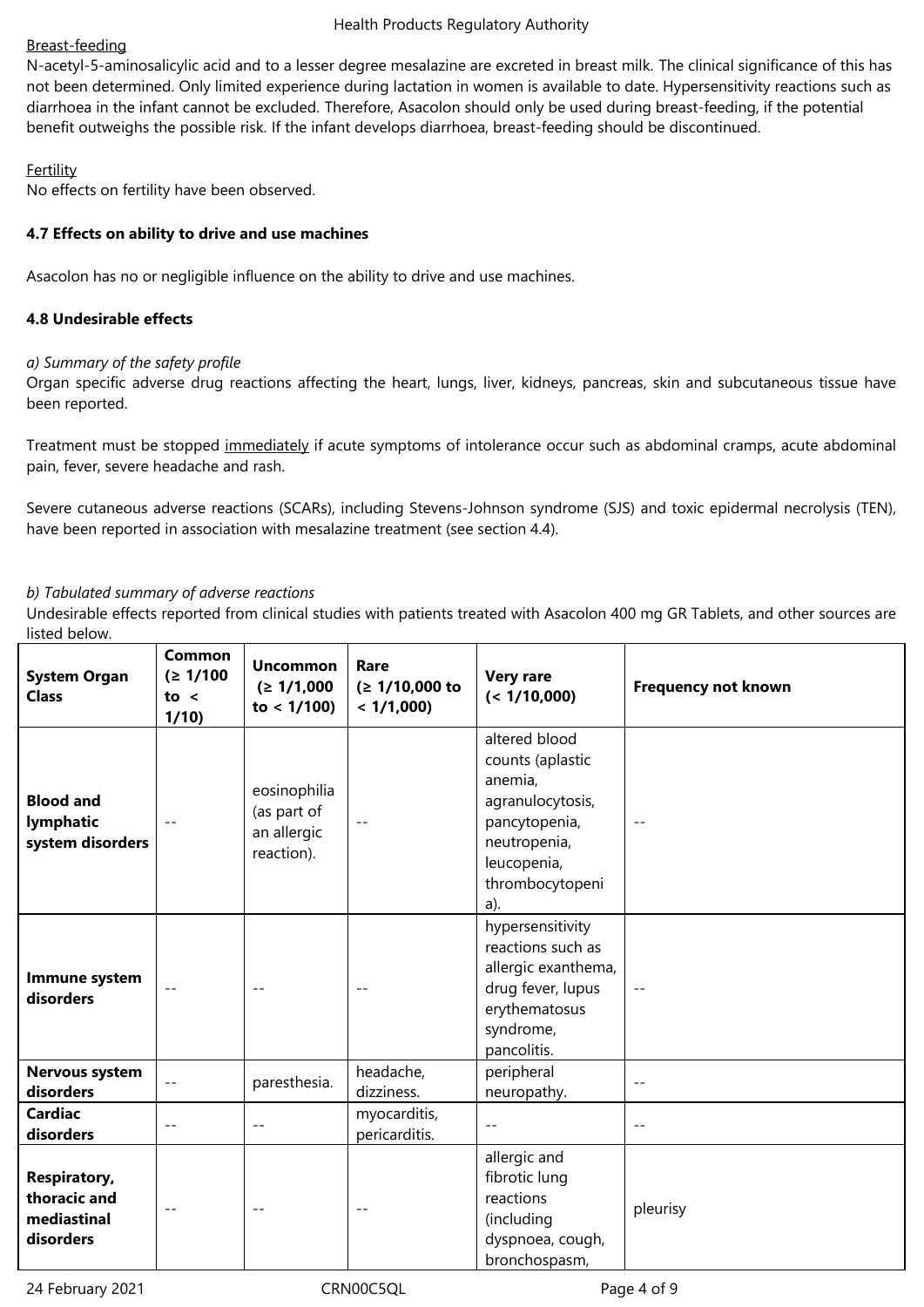# Health Products Regulatory Authority

| Health Products Regulatory Authority                           |            |                         |                                                                      |                                                                                                                                                                                                                          |                                                                                                                                                                                               |  |  |  |  |
|----------------------------------------------------------------|------------|-------------------------|----------------------------------------------------------------------|--------------------------------------------------------------------------------------------------------------------------------------------------------------------------------------------------------------------------|-----------------------------------------------------------------------------------------------------------------------------------------------------------------------------------------------|--|--|--|--|
|                                                                |            |                         |                                                                      | alveolitis,<br>pulmonary<br>eosinophilia, lung<br>infiltration,<br>pneumonitis),<br>interstitial<br>pneumonia,<br>eosinophilic<br>pneumonia, lung<br>disorder.                                                           |                                                                                                                                                                                               |  |  |  |  |
| Gastrointestinal<br>disorders                                  | dyspepsia. | $-\,-$                  | abdominal pain,<br>diarrhoea,<br>flatulence,<br>nausea,<br>vomiting. | acute pancreatitis                                                                                                                                                                                                       | --                                                                                                                                                                                            |  |  |  |  |
| <b>Hepato-biliary</b><br>disorders                             |            |                         |                                                                      | changes in liver<br>function<br>parameters<br>(increase in<br>transaminases and<br>cholestasis<br>parameters),<br>hepatitis,<br>cholestatic<br>hepatitis.                                                                |                                                                                                                                                                                               |  |  |  |  |
| <b>Skin and</b><br>subcutaneous<br>tissue disorders            | rash.      | urticaria,<br>pruritus. | photosensitivity<br>$\star$<br>* see section c)                      | alopecia.                                                                                                                                                                                                                | Stevens-Johnson syndrome (SJS),<br>toxic epidermal necrolysis (TEN)                                                                                                                           |  |  |  |  |
| Musculoskeletal,<br>connective<br>tissue and bone<br>disorders |            |                         |                                                                      | myalgia, arthralgia.                                                                                                                                                                                                     | lupus-like syndrome with pericarditis<br>and pleuropericarditis as prominent<br>symptoms as well as rash and<br>arthralgia.                                                                   |  |  |  |  |
| <b>Renal and</b><br>urinary<br>disorders                       |            |                         |                                                                      | impairment of<br>renal function<br>including acute<br>and chronic<br>interstitial nephritis<br>and renal<br>insufficiency,<br>nephrotic<br>syndrome, renal<br>failure which may<br>be reversible on<br>early withdrawal. | Nephrolithiasis**<br>** see section 4.4 for further<br>information                                                                                                                            |  |  |  |  |
| Reproductive<br>system and<br>breast disorders                 | $-$        | $ -$                    | $-$ -                                                                | oligospermia<br>(reversible).                                                                                                                                                                                            | $- -$                                                                                                                                                                                         |  |  |  |  |
| General<br>disorders and<br>administration<br>site conditions  |            | pyrexia,<br>chest pain. | $-$                                                                  |                                                                                                                                                                                                                          | intolerance to mesalazine with<br>C-reactive protein increased and/or<br>exacerbation of symptoms of<br>underlying disease                                                                    |  |  |  |  |
| <b>Investigations</b>                                          | $-\,-$     |                         | $ -$                                                                 |                                                                                                                                                                                                                          | blood creatinine increased, weight<br>decreased, creatinine clearance<br>decreased, amylase increased, red<br>blood cell sedimentation rate<br>increased, lipase increased, BUN<br>increased. |  |  |  |  |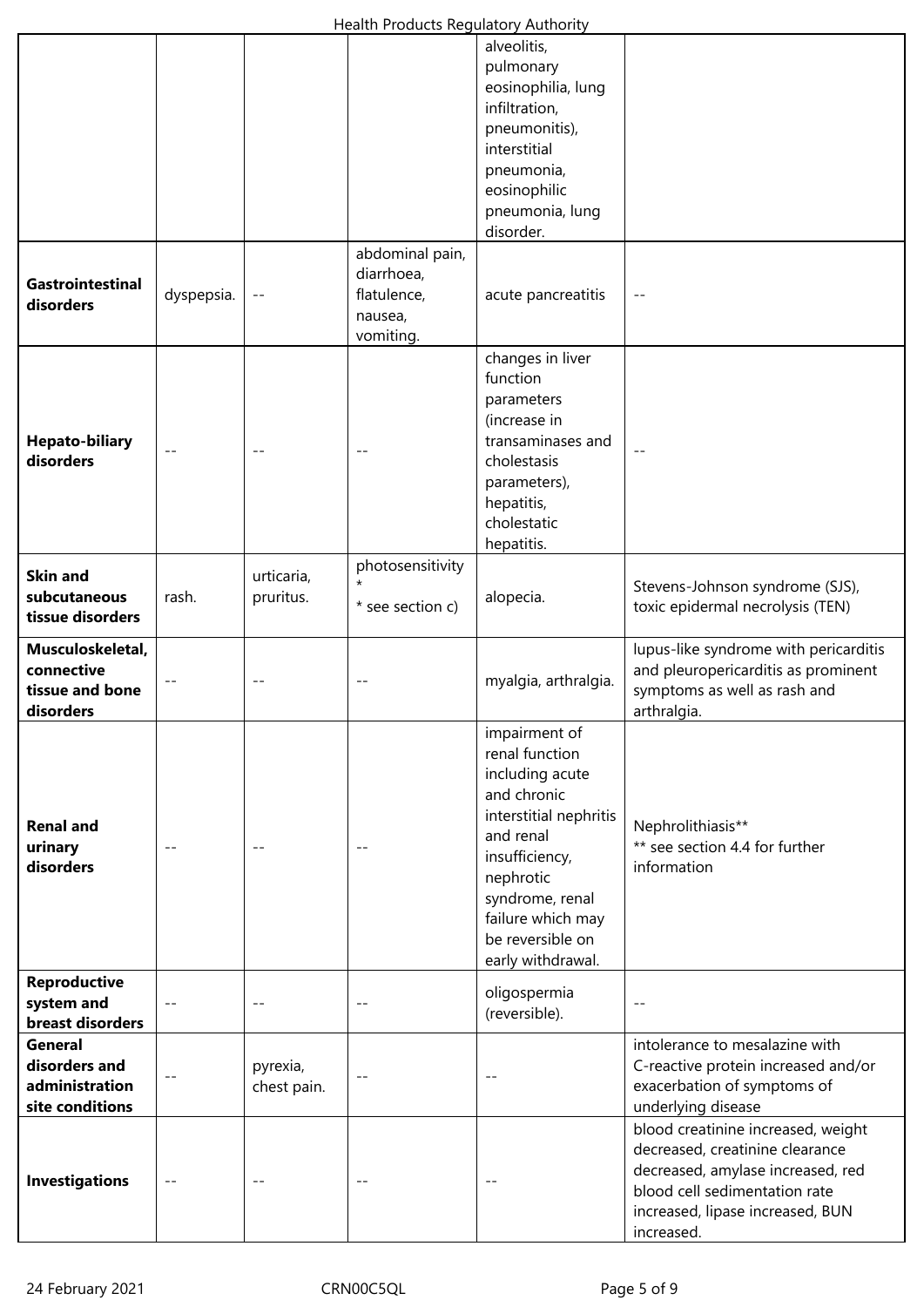#### *c) Description of selected adverse reactions*

An unknown number of the above mentioned undesirable effects are probably associated to the underlying IBD rather than Asacolon/mesalazine medication. This holds true especially for gastrointestinal undesirable effects, arthralgia and alopecia.

To avoid blood dyscrasia resulting from developing bone marrow depression patients should be monitored with care (see section 4.4).

Under co-administration of mesalazine with immunosuppressive drugs such as azathioprine, or 6-MP, or thioguanine, life-threatening infection can occur (see section 4.5).

#### Photosensitivity

More severe reactions are reported in patients with pre-existing skin conditions such as atopic dermatitis and atopic eczema.

#### *d) Paediatric population*

There is only limited safety experience with the use of Asacolon tablets in the paediatric population. It is expected that the target organs of possible adverse reactions in the paediatric population are the same as for adults (heart, lungs, liver, kidneys, pancreas, skin and subcutaneous tissue).

#### **Reporting of suspected adverse reactions**

Reporting suspected adverse reactions after authorization of the medicinal product is important. It allows continued monitoring of the benefit/risk balance of the medicinal product. Healthcare professionals are asked to report any suspected adverse reactions via the HPRA Pharmacovigilance, Earlsfort Terrace, IRL-Dublin 2; Tel: +353 1 6764971; Fax: +353 1 6762517. Website: www.hpra.ie; E-mail: medsafety@hpra.ie.

#### **4.9 Overdose**

There is l[ittle data on](http://www.hpra.ie/) overdose (e.g. intended suicide with high oral doses of mesalazine), which do not indicate renal or hepatic toxicity. There is no specific antidote and treatment is symptomatic and supportive.

#### **5 PHARMACOLOGICAL PROPERTIES**

#### **5.1 Pharmacodynamic properties**

Pharmacotherapeutic group: Intestinal anti-inflammatory agents, ATC code: A07EC02

#### Mechanism of Action

Asacolon contains mesalazine also known as 5-aminosalicylic acid, which has an anti-inflammatory effect through a mechanism that has not yet been fully clarified. Mesalazine has been shown to inhibit LTB4-stimulated migration of intestinal macrophages and thus may reduce intestinal inflammation by restricting migration of macrophages to inflamed areas. The production of pro-inflammatory leukotrienes (LTB4 and 5-HETE) in macrophages of the intestinal wall is inhibited. Mesalazine has been shown to activate PPAR-γ receptors which counteract nuclear activation of intestinal inflammatory responses.

#### Pharmacodynamic effects

Under trial conditions mesalazine inhibited the cyclooxygenase and thus, the release of thromboxane  $B_2$  and prostaglandin  $E_2$ , but the clinical meaning of this effect is still unclear. Mesalazine inhibits the formation of platelet activating factor (PAF). Mesalazine is also an antioxidant; it has been shown to decrease formation of reactive oxygen products and to capture free radicals.

# Clinical efficacy and safety

# *Mild to moderate acute ulcerative colitis*

This indication was investigated in a double blind, randomised study with 229 patients. In the full analysis set (n=225), the UC-DAI reductions calculated between initiation and end of therapy after 8 weeks treatment were 1.5 in the 2.4 g/day Asacolon 400 group, 2.9 in the 3.6 g/day Asacolon 400 group, 1.3 in the 2.25 g/day active comparator group and 0.3 in the placebo group. Treatment with 3.6 g/day Asacolon 400 was superior to 2.25 g/day mesalazine comparator drug (P=0.003). No significant differences were seen in the safety profiles of all treatments.

24 February 2021 CRN00C5QL Page 6 of 9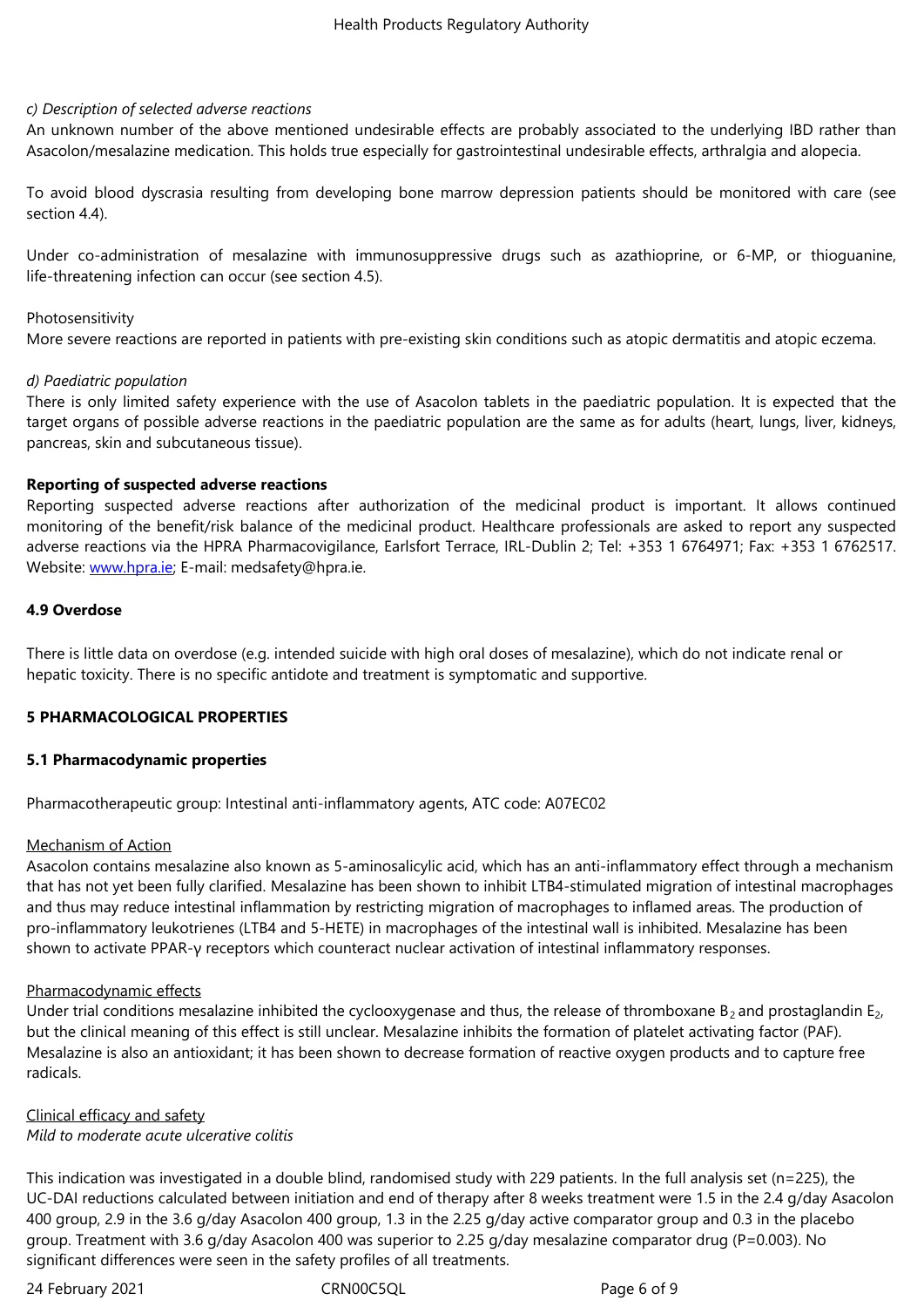# *Maintenance of remission of ulcerative colitis*

The efficacy of Asacolon 400 was investigated in a double-blind randomised placebo-controlled study including 264 patients. Treatment success in the two Asacolon 400 groups (0.8 g/day and 1.6 g/day) was compared by endoscopic evaluation at the 6-month endpoint endpoint with the placebo group by using the Fischer exact test.

In the intention-to-treat analysis of all patients, 42 of 87 patients (48.3%) in the placebo group had treatment success compared to 57 of the 90 patients (63.3% [CI, 52.8% to 73.8%]) in the group receiving 0.8 g/day (P= 0.050) and 61 of the 87 patients (70.1% [CI, 59.9% to 80.3%]) in the group receiving 1.6 g/day (P= 0.005). Asacolon 400 mg GR Tablets were safe and effective in maintaining remission in quiescent ulcerative colitis.

# *Maintenance of surgically-induced remission of Crohn's Disease*

One open-label study in 15 collaborating centres enrolled 110 CD patients operated for Crohn's disease by first intestinal resection, of which 47 evaluable patients treated with Asacolon 400 (2.4 g/day) were compared to 48 patients given no treatment. The cumulative proportion of recurrence at 6, 12 and 24 months was significantly lower in the mesalazine group than in the untreated group (P=0.002). At 24 months the cumulative proportions of endoscopic recurrence were 0.52 ( $\pm$ 0.12) (±S.E.M.) and 0.85 (±0.07), respectively. The cumulative proportions of severe recurrence was also significantly lower in the Asacolon 400 group 0.17 (±0.09) vs. 0.38 (±0.09); P=0.021. The results of the study indicate that Asacolon 400 mg GR Tablets are safe and delay the recurrence and lessens the severity of the disease at 2 years.

# **5.2 Pharmacokinetic properties**

# Absorption

Asacolon tablets are coated with a pH responsive polymer which enables the release of mesalazine only at a pH above 7, i.e. within the terminal ileum and colon, which are the main sites of inflammation in IBD. After any initial disruption of the coating mesalazine will continue to be released irrespective of the pH. Asacolon tablets have been designed to minimise absorption in the digestive tract.

After a single dose of 2.4 g of mesalazine (6 Asacolon 400 mg GR Tablets) in healthy volunteers under fasting conditions quantifiable amounts (> 2.00 ng/mL) of mesalazine were observed in plasma after 4.5 h (median t<sub>lag</sub>).

The geometric mean C<sub>max</sub>-value of mesalazine was 722.11 ng/mL with a median t<sub>max</sub> of about 9.5 h, whereas that of N-acetyl mesalazine was 1437.90 ng/mL with a median  $t_{\text{max}}$  of 12.0 h.

Based on the recovery of unchanged mesalazine and the main metabolite N-acetyl mesalazine in collected urine after fasted oral administration approximately 25% of the dose (more than 95 % as metabolite) was excreted renally within 60 h. Following concomitant food intake in the same study a single dose of 2.4 g of mesalazine resulted in quantifiable amounts of mesalazine after 9.0 h (median t<sub>lag</sub>). The geometric mean C<sub>max</sub>-value of mesalazine was 1725.93 ng/mL with a median t<sub>max</sub> of about 22.0 h, whereas that of N-acetyl mesalazine was 2235.32 ng/mL with a median  $t_{\text{max}}$  of 24.0 h.

Based on the recovery of unchanged mesalazine and the main metabolite N-acetyl mesalazine in collected urine after fed oral administration approximately 30% of the dose (about 90 % as metabolite) was excreted renally within 60 h.

Following concomitant food intake the  $C_{\text{max}}$ -values of mesalazine increased 2.39-fold, and the extent of exposure (AUC<sub>0-tlast</sub>) increased 1.57-fold. Concerning N-acetyl mesalazine after concomitant food intake the C<sub>max</sub>-values increased 1.55-fold, whereas its extent of exposure increased about 1.1-fold only.

#### Distribution

About 43% mesalazine and about 78% N-acetyl mesalazine are bound to plasma proteins.

Approximately 75 % of the administered dose remains in the gut lumen and the mucosal tissue.

The mean apparent volume of distribution per kg of body weight (Vd<sub>w</sub>) was 59.07 L/kg (geometric mean: 48.86 L/kg) after a single dose of 2.40 g of mesalazine (6 GR tablets of Asacolon 400 mg) in healthy volunteers under fasting conditions. Based upon the absorption of 24.8% of the administered dose, this parameter is equal to 14.65 L/kg (geometric mean: 12.12 L/kg).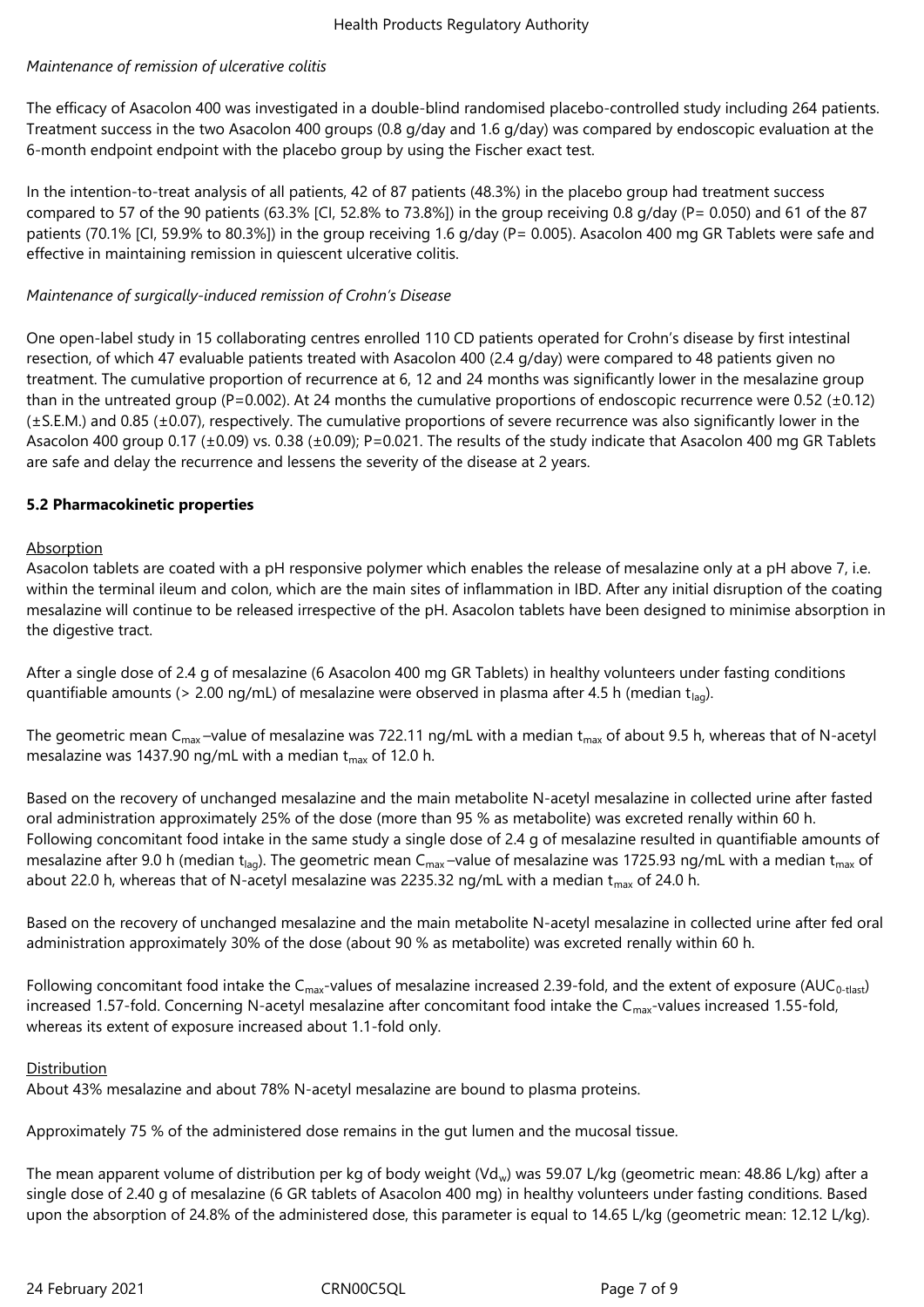#### Health Products Regulatory Authority

Low concentrations of mesalazine and N-acetyl mesalazine have been detected in human breast milk. The clinical significance of this has not been determined.

### Biotransformation

Mesalazine is metabolised both by the intestinal mucosa and the liver to the inactive metabolite N-acetyl mesalazine. At least 90% of the drug recovered in the urine after oral administration is found as the main metabolite N-acetyl-mesalazine.

# Elimination

The elimination of mesalazine is essentially urinary and faecal in the form of mesalazine and its N-acetyl metabolite. The geometric mean of total apparent clearance of mesalazine after administration of 2.40 g of mesalazine (6 GR tablets of Asacolon 400 mg) in healthy volunteers under fasting conditions was about 135 L/h (geometric mean, CV% = 61.43%, intersubject). The median elimination half-life was 20 h ranging from 5 to 77 h.

About 25% of the total dose administered was recovered in the urine within 60 h after fasted administration mainly as N-acetyl mesalazine and as the parent compound (about 1 %).

#### Linearity/non-linearity

In a cross-over design with 3 test periods and 3 ascending oral doses of Asacolon 400 mg GR Tablets administered 6 hourly over 4 consecutive doses (total daily dose of mesalazine: 3200, 4800, 6400 mg) it was shown that the absorption and elimination kinetics for mesalazine are dose independent for the 3 doses evaluated.

For each dose, about  $\frac{3}{4}$  of the dose was available for the therapeutic activity for the colon. Only about  $\frac{1}{4}$  of each dose was absorbed and excreted in the urine, primarily as the metabolite. Based on urine drug excretion, plasma drug  $C_{\text{max}}$ 's and the combined plasma AUC's, there was a linear dose response for the 3 Asacolon tablet doses. The clinical performance of Asacolon 400 should be similar for the range of doses evaluated in this study.

Pharmacokinetic/pharmacodynamics relationship(s) No specific studies have been performed.

### **5.3 Preclinical safety data**

Effects in non-clinical studies were observed only at exposures considered sufficiently in excess of the maximum human exposure indicating little relevance to clinical use.

# **6 PHARMACEUTICAL PARTICULARS**

# **6.1 List of excipients**

Lactose monohydrate Sodium starch glycolate (Type A) Magnesium stearate Talc (E553b) Povidone (E1201)

Film Coating Methacrylic acid-methylmethacrylate copolymer (1:2) Talc (E553b) Triethyl Citrate Yellow pigment (ferric oxide) (E172) Macrogol 6000 Red pigment (ferric oxide) (E172)

# **6.2 Incompatibilities**

Not applicable.

#### **6.3 Shelf life**

24 February 2021 CRN00C5QL Page 8 of 9 3 years